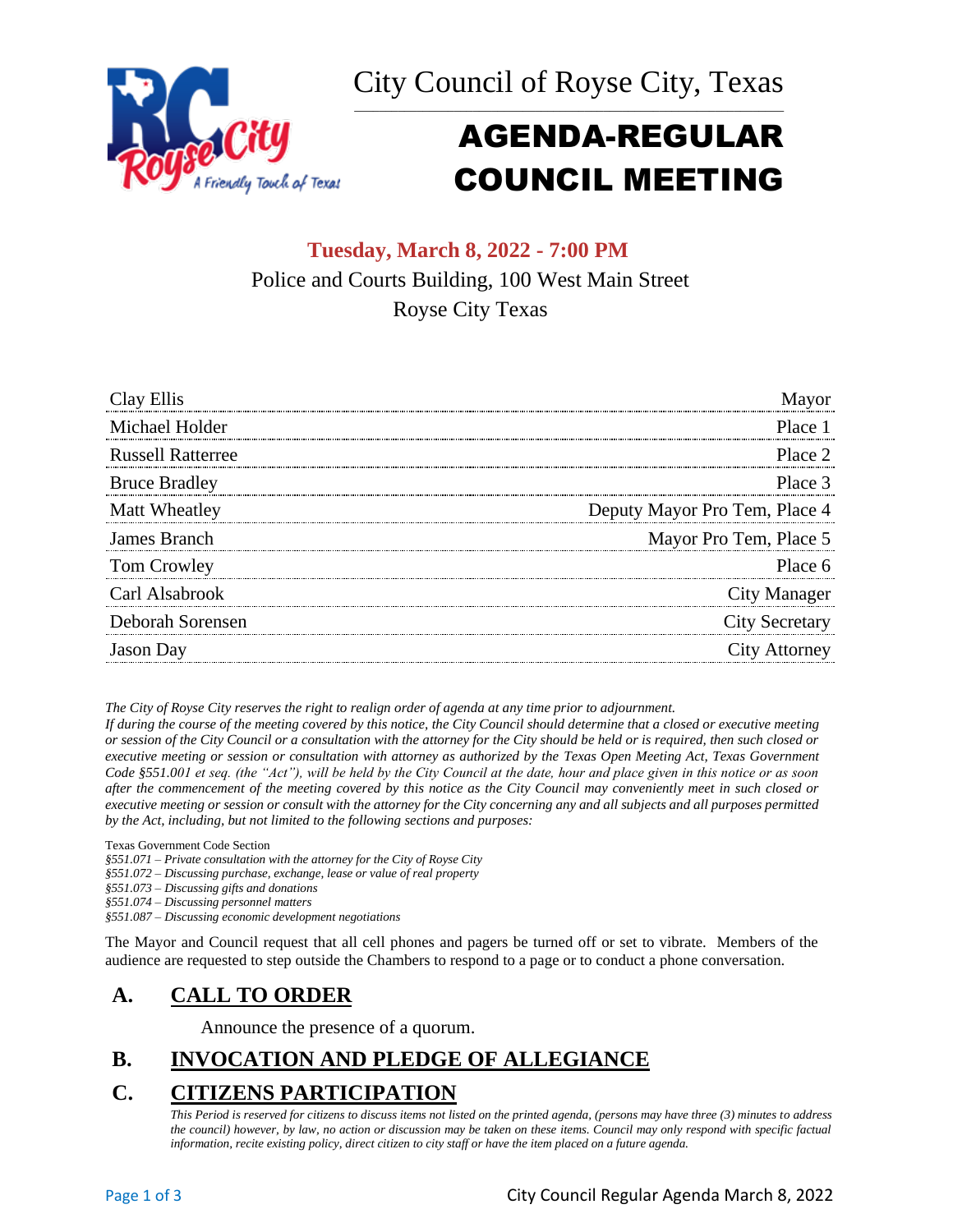## **D. CONSENT AGENDA**

*All items under Consent Agenda are considered to be routine by the City Council and will be enacted by one motion. There will not*  be separate discussion of these items. If discussion is desired, that item will be removed from the Consent Agenda and will be *considered separately.*

1. Approve the minutes of the February 22, 2022 Regular Meeting

### **E. BUSINESS**

- 1. Consider and act concerning authorizing the City Manager to accept and enter into a 212 Development Agreement with Robert and Lynita Green for HCAD ID 117275, A0946 Shelby School Land Survey, Tract 68-3, 5.3881 acres, more or less, situated along CR 2509, and any matters related thereto.
- 2. Consider and act concerning authorizing the City Manager to sign a purchase order to Texas Materials Group for asphalt maintenance projects, and any matters related thereto.
- 3. Consider and act concerning authorizing the City Manager to sign a professional services agreement for survey services, and any matters related thereto.
- 4. Consider and act concerning approving an Addendum adding a Fire Station Alerting System and Tyler Encoder to the Interlocal Agreement with Rockwall County regarding the use of the Interoperability Radio Network, and any matters related thereto.
- 5. Consider and act concerning a Development Agreement for a billboard located on the north service road of I-30 in Rockwall County, and any matters related thereto.
- 6. Consider and act concerning a Resolution Authorizing the City Manager to execute a Contract with the Rockwall County Election Administrator for the May 7, 2022 General Election, and any matters related thereto.
- 7. Consider and act concerning a Resolution Appointing a Board Member to the Zoning Board of Adjustment (term March 8, 2022 to December 31, 2023), and any matters related thereto.
- 8. Consider and act concerning a Pre-Annexation Development Agreement with BGRAND, LLC, DBA Rusted Rails, for HCAD ID 225821 A0946 Shelby County School Land Survey, Tract 44-3, 10 acres, more or less, situated along I-30, and any matters related thereto.
- 9. Discussion concerning City Manager update: Development, and any matters related thereto

## **F. FUTURE AGENDA ITEMS**

1. Consider and/or action to determine and direct City Staff in scheduling topics for discussion at future City Council Meetings, and any matters related thereto.

## **G. ADJOURN**

#### **CERTIFICATION**

I do hereby certify that this Public Meeting Notice was posted on the outside bulletin board, at the front entrance of City Hall of the City of Royse City, Texas, a place convenient and readily accessible to the general public at all times, and said Notice was posted on the following date and time:

**Posted March 4, 2022 by 5:00 pm and remained so posted at least 72 hours before said meeting was convened.**

#### **Deborah Sorensen, TRMC, MMC City Secretary**